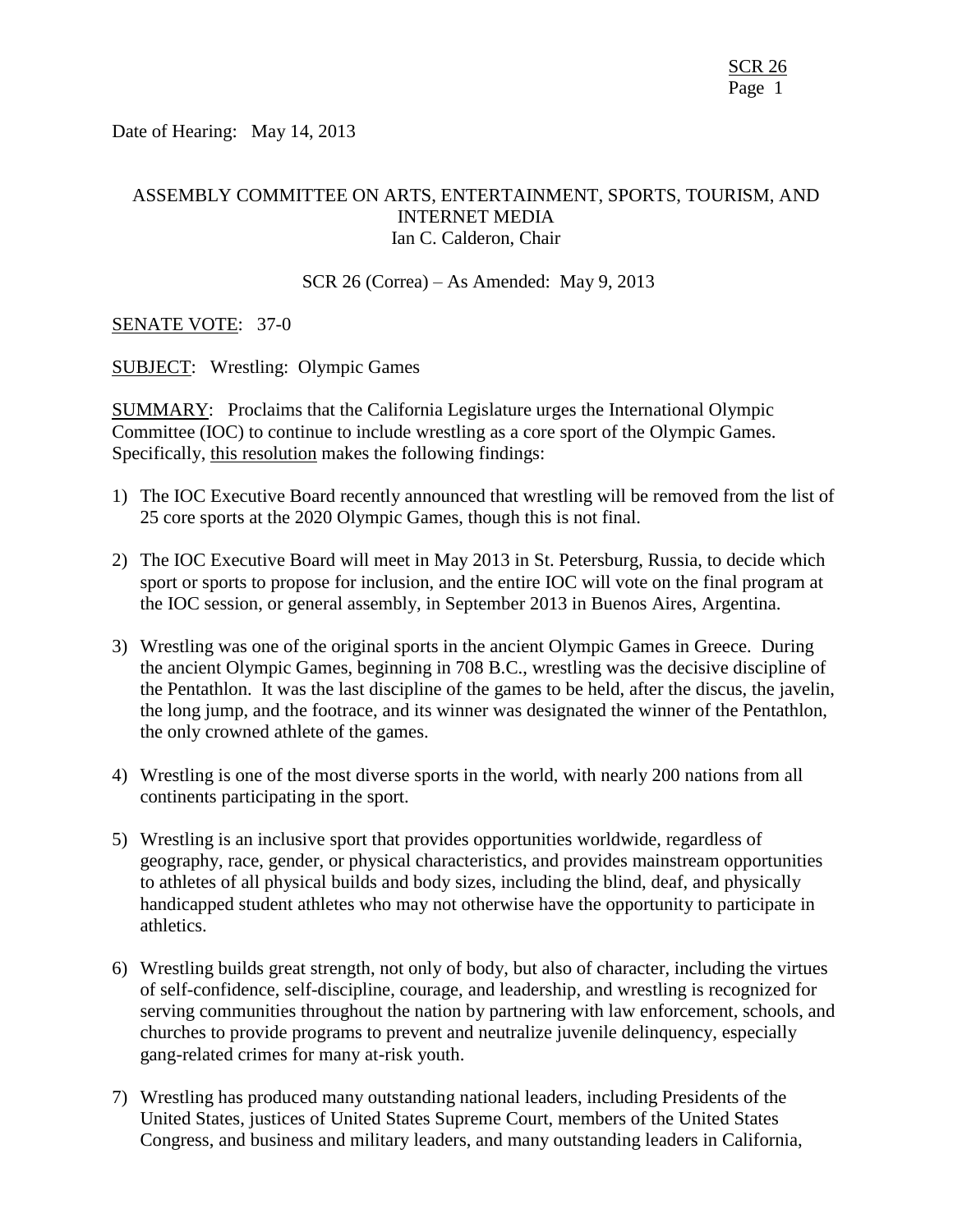including many Olympic champions, such as Olympic gold medalists Dave and Mark Schultz and 2012 Olympic gold medalist Jake Varner.

- 8) More than 70 countries competed in wrestling in London at the 2012 Olympic Games with more Olympic medals awarded to a greater variety of nations than in almost any other sport.
- 9) California is the leading state in athlete membership for USA Wrestling and the state with the largest participation in high school wrestling.
- 10) Wrestling has become a pathway to higher education for many young Californians, in particular, those with a socio-economically challenged background.
- 11) Many of these young Californians dream of representing the United States on the international stage at the Olympic Games.
- 12) The California Interscholastic Federation Boys Wrestling State Championships have been hosted at Rabobank Arena in Bakersfield, California, since 2005 and the Girls Wrestling State International Championships have been hosted at Lemoore High School in Lemoore California since 2011.

### FISCAL EFFECT: None

### COMMENTS:

1) Author's Statement: According to the author, in early February the IOC Executive Board recommended that wrestling be eliminated from the Olympics starting at the 2020 games, and states, "I was appalled to learn that wrestling was being eliminated from the Olympics. Wrestling not only provides a pathway to represent our state and country on the international stage, but it also provides a gateway for many at-risk youth who through wrestling have gone on to further their education and become pillars in their communities."

"Wrestling has been a traditional strength of the United States Olympic team, with 124 medals having been awarded to the United States in the modern Olympics. There are more than 280,000 wrestlers participating in high school. Wrestling is also the fastest growing sport for girls on the high school level. California is considered one of the nation's strongest wrestling states, with the quality and popularity of the annual CIF State Wrestling Championships at the highest level."

He adds that California has produced numerous Olympic wrestling medalists, including Olympic champions Dave Schultz, Mark Schultz and Jake Varner, Olympic silver medalists Stephen Abas, Jamill Kelly, Townsend Saunders and Greg Gibson, Olympic bronze medalists Patricia Miranda and Adam Wheeler plus numerous World champions and medalists in all three styles.

2) IOC Final Vote to Remove Wrestling is Set for September:

According to information supplied by the author, in early February the IOC Executive Board recommended to the IOC general assembly a list of core sports for inclusion in the Olympics. Wrestling was not included in that list of core sports. The IOC General Assembly will meet